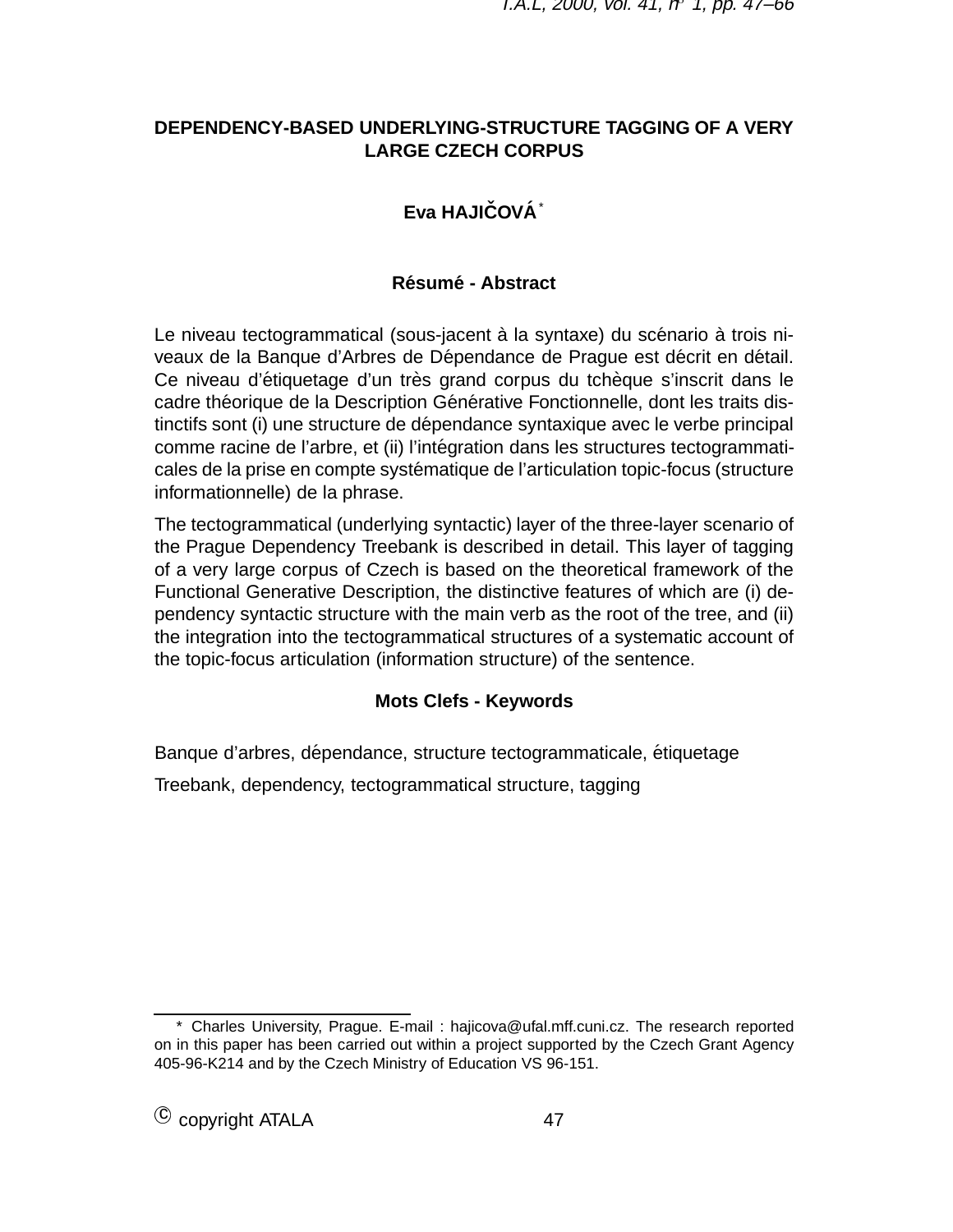#### **INTRODUCTION**

Since the very first steps in the formulation of the Praguian project of Czech National Corpus (CNC in the sequel) by a group of Czech linguists from the Charles University in Prague and Masaryk University in Brno, it has been quite clear to all of us that for the outcome of our project to have a broader relevance and a many-sided use we cannot confine ourselves to a mere compilation of a very large corpus of Czech texts. We have been aware that in order to make the corpus really useful for future users, be they linguists or developers of natural language processing systems of any kind, we have to design annotation schemes and develop tools that would allow us to add as much linguistic information as possible. Having the advantage of a long and fruitful tradition of theoretical and computational linguistics and inspired by the research resulting in the Penn Treebank (Marcus M. P. et al. 1994), the project group has decided to build the so-called Prague Dependency Treebank (PDT in the sequel).

The following three points are characteristic of PDT:

- 1. Its theoretical background is a dependency-based syntax (handling the sentence structure as concentrated around the verb and its valency, but containing a further dimension, namely coordination); among the reasons for the choice of a dependency based syntax I would like to stress first of all its relative economy and its perspicuous, immediate correspondence to the empirical data, cf. 2 below and, as for a detailed discussion of the motivation, (Sgall P. et al. 1986).
- 2. The nodes of the dependency tree (more exactly, of a more dimensional network) are labeled by complex symbols (consisting of lexical, morphological and syntactic parts). Thus, the label of every node contains symbols expressing all the information contained in the grammatical position of this word and relevant for a semantic (more exactly, semanticopragmatic) interpretation. This makes the output representations, or the trees of our treebank, useful not only for practical applications such as parsing, but also for its inclusion into an integrated theoretical description encompassing all layers from the outer (phonetic or graphemic) shape of the sentence to its semantico-pragmatic representation, be it in the form of truth-conditionally based intensional semantics, or in that of a framework paying more attention to the embedding of the sentence in context.
- 3. The dependency tree is understood as projective (cf. Section 2 below), and its relationships to the morphemic representation of the sentence (a string of symbols) are handled by means of specific rules.

In the present paper, I give first a brief outline of the tagging scenario of the PDT (Sect. 1) and of the tectogrammatical representations (TRs) of the dependency-based Functional Generative Description (FGD), which forms the theoretical background of the tagging scheme on the deep structure level (tectogrammatical tree structures, TGTSs, Sect. 2), focusing then on the differences between TRs and TGTSs (Sect. 3). In the concluding part, some issues will be mentioned that have already emerged as open for further investigation.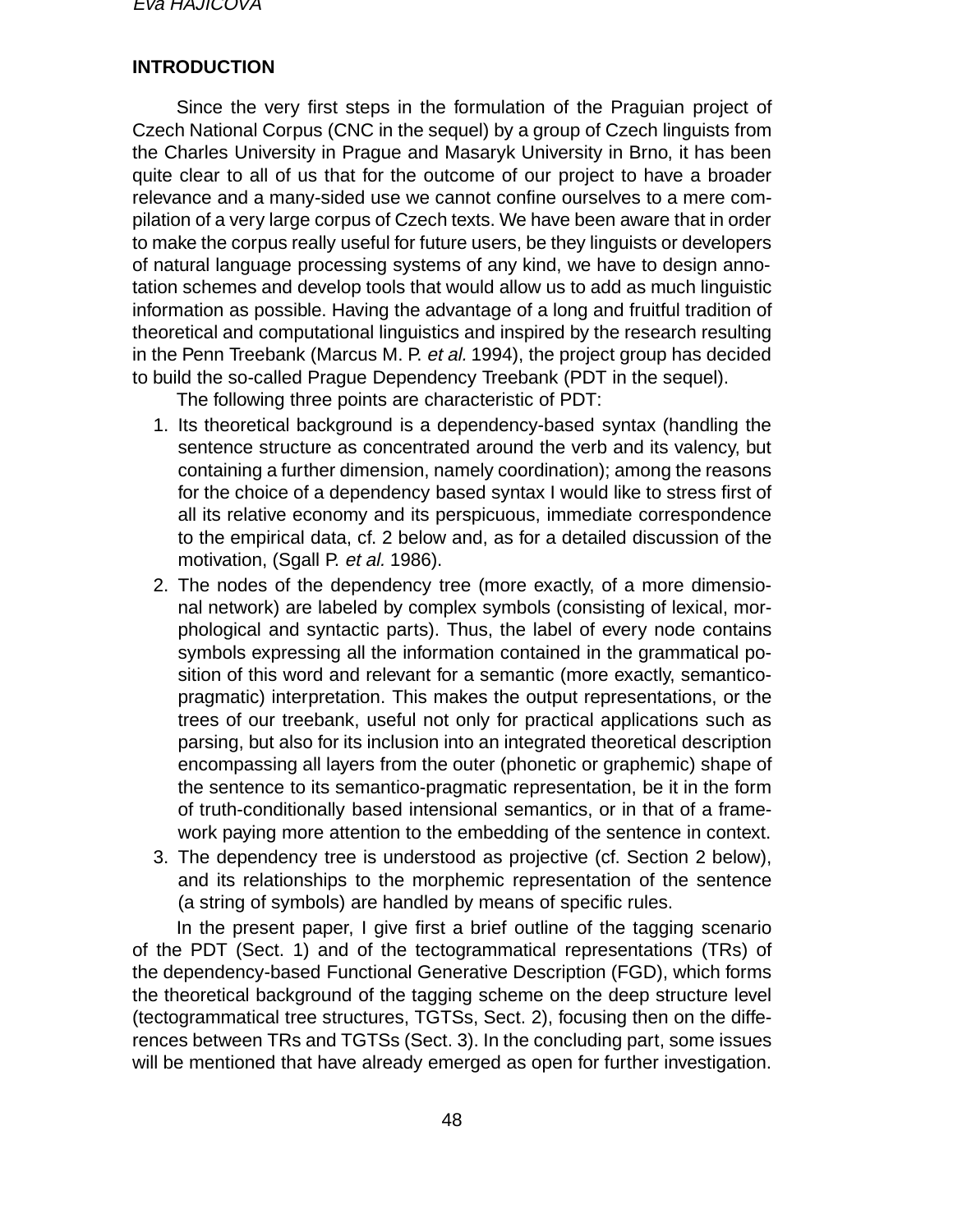### **1. THE TAGGING SCENARIO OF THE PRAGUE DEPENDENCY TREE-BANK**

# **1.1. The layers of tagging**

The annotation scheme of the PDT consists of the following three layers of tagging:

- 1. The morphemic layer, arrived at by an automatic procedure of POS tagging and by disambiguation of the rich inflectional system of Czech, contains disambiguated values of morphemic categories ((Hajič J. & Hladká B. 1998; Hajič J. & Hladká B. 1997); problems of this step are not discussed in the present paper).
- 2. Syntactic tags on the analytic layer (analytic tree structures, ATSs), encoding functions of individual word forms (including also e.g. punctuation marks) as they are rendered in the surface shape of the sentence ((Hajič J. ; Hajič J. *et al.* 1998; Hajičová E. *et al.* 1998a; Hajič J. & Hajičová E. 1997); a manual has been prepared for the human annotators in (Bémová A. et al. 1997)); at the present time, about 100000 sentences from CNC are tagged on this layer. The layer of analytic syntax does not immediately correspond to a level substantiated by linguistic theory, although it may be viewed as coming close to the level of 'surface syntax' as present in the earlier stages of FGD (see (Sgall P. 1992) as for reasons to abandon this level and thus a multistratal approach). The main difference between 'surface' and the analytical layer is that every function word and punctuation mark gets a node of its own in the syntactic network. We have been led to the inclusion of the analytic layer into the tagging procedure by two reasons: (a) it makes it possible to work with a relatively large set of syntactically tagged sentences without much delay, and (b) it allows for a comparison of the results with the outputs of several tagging and parsing procedures which have been implemented for other languages in different research centres.
- 3. Syntactic tags on the tectogrammatical layer (TGTSs) capture the deep (underlying, tectogrammatical) structure of the given sentence, i.e. its dependency based syntactic structure proper (see (Hajičová E. 1998b)).

A significant part of the annotation procedure is carried out automatically, in two steps (see 1.3, paragraphs (a) and (c) below). The annotators involved in the rest of the procedure have a software tool at their disposal that enables them to work with the graphic representation of the trees on the layers 2 and 3, modifying the trees in several respects, esp. in what concerns adding or changing the complex labels of the nodes, or adding and suppressing nodes.

# **1.2. A characterization of the TGTSs**

(a) A node of the TGTS represents an occurrence of an autosemantic (lexical, meaningful) word; the correlates of synsemantic (auxiliary, functional)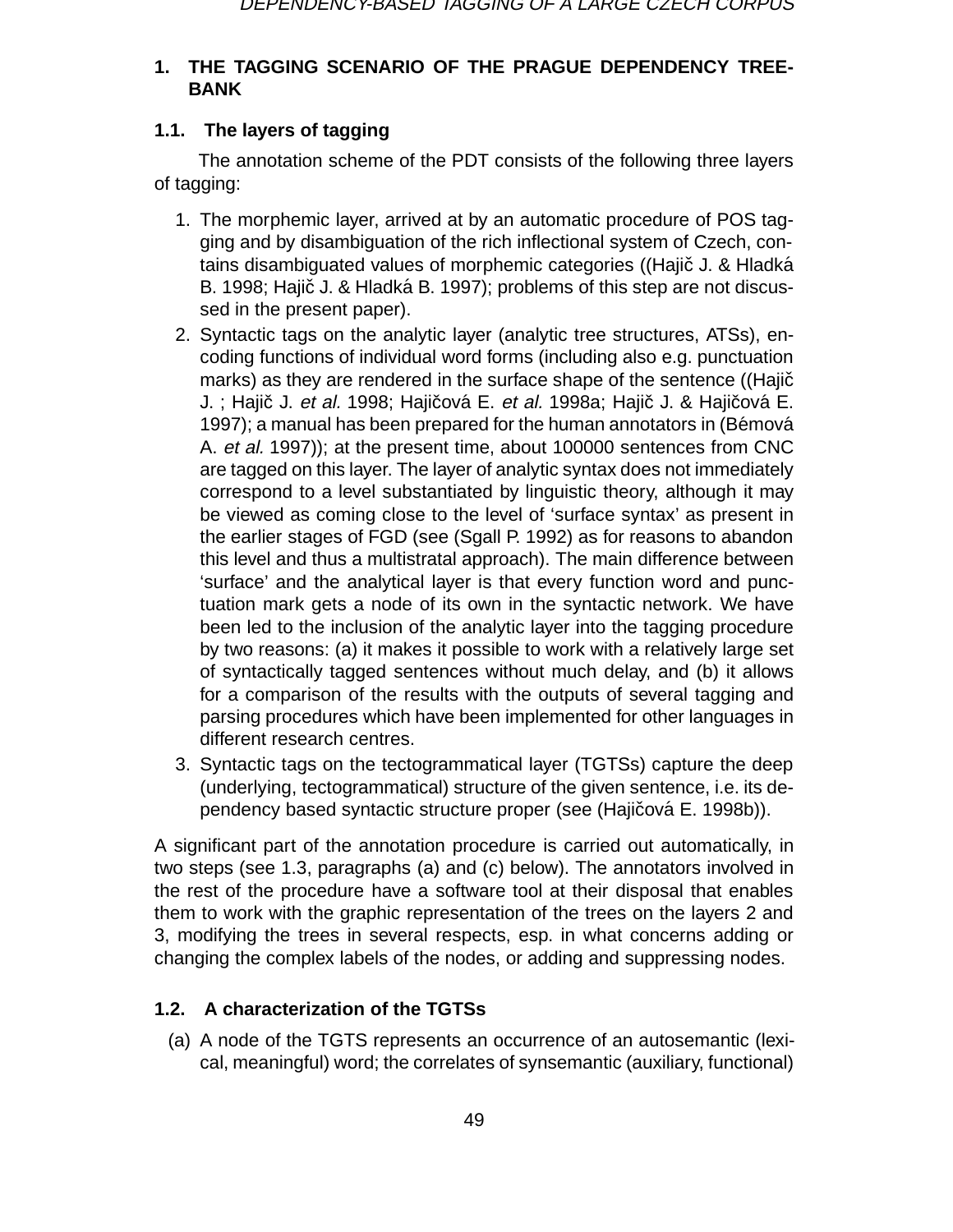words are "attached" as indices to the autosemantic words to which they belong (i.e. auxiliary verbs and subordinating conjunctions to the verbs, prepositions to nouns, etc.); coordinating conjunctions remain as nodes of their own (similarly as in the ATSs).

- (b) In cases of deletions in the surface shapes of sentences nodes for the deleted autosemantic words are added to the tree structure.
- (c) Non-projective structures are not allowed on the tectogrammatical layer of tagging.
- (d) Not only the direction of the dependency relation (dependent from the right - dependent from the left), but also the ordering of the sister nodes is specified in the TGTSs.

Each TGTS has the form of a dependency tree with the verb of the main clause as its root (to be more precise, the root of the TGTS is a special node identifying the sentence of which the given structure is the TGTS, and the node of the main verb is the only node incident to this identifier). In case of nominal 'sentences' (i.e. of constructions without a finite verb), three possibilities obtain: (i) the governing verb is added (in case of surface deletions, which is relatively rare), or (ii) a symbol for 'empty verb' ('EV') is added as the governor (e.g. Od našeho washingtonského zpravodaje 'From our correspondent from Washington', with the node for 'correspondent' depending on 'EV'), or (iii) the governing nominal node acts as the governor (e.g. with author names).

Each label of a node consists in the following parts:

- 1. the lexical value proper of the word (represented in a preliminary way just with the usual graphemic form of the word, the 'lemma'),
- 2. the values of the morphological grammatemes (corresponding primarily to the values of morphological categories such as modality, tense, aspect with verbs, gender and number with nouns, degree of comparison with adjectives),
- 3. the values of the attribute 'functor', corresponding to (underlying) syntactic functions (Actor, Objective, Means, Locative, etc., see Section 2 below; in our examples, we write the values of functors in upper case letters); as a matter of fact, in case of doubts (since the precise formulation of the criteria can only be achieved later, on the basis of analyses that will have the possibility to use a large tagged corpus as their starting point) the annotators have the possibility to indicate two different values for every functor,
- 4. the values of the attribute 'syntactic grammateme', corresponding to secondary syntactic functions and combined with some of the functors according to a more subtle (semantic) differentiation of these syntactic relations that is rendered on the surface first of all by prepositions and cases of nouns; this concerns the functors with the meaning of location LOC, DIR-1, DIR-2 and DIR-3 (corresponding to the questions 'where?', 'from where?', 'through which place?' and 'where to?', respectively); thus e.g.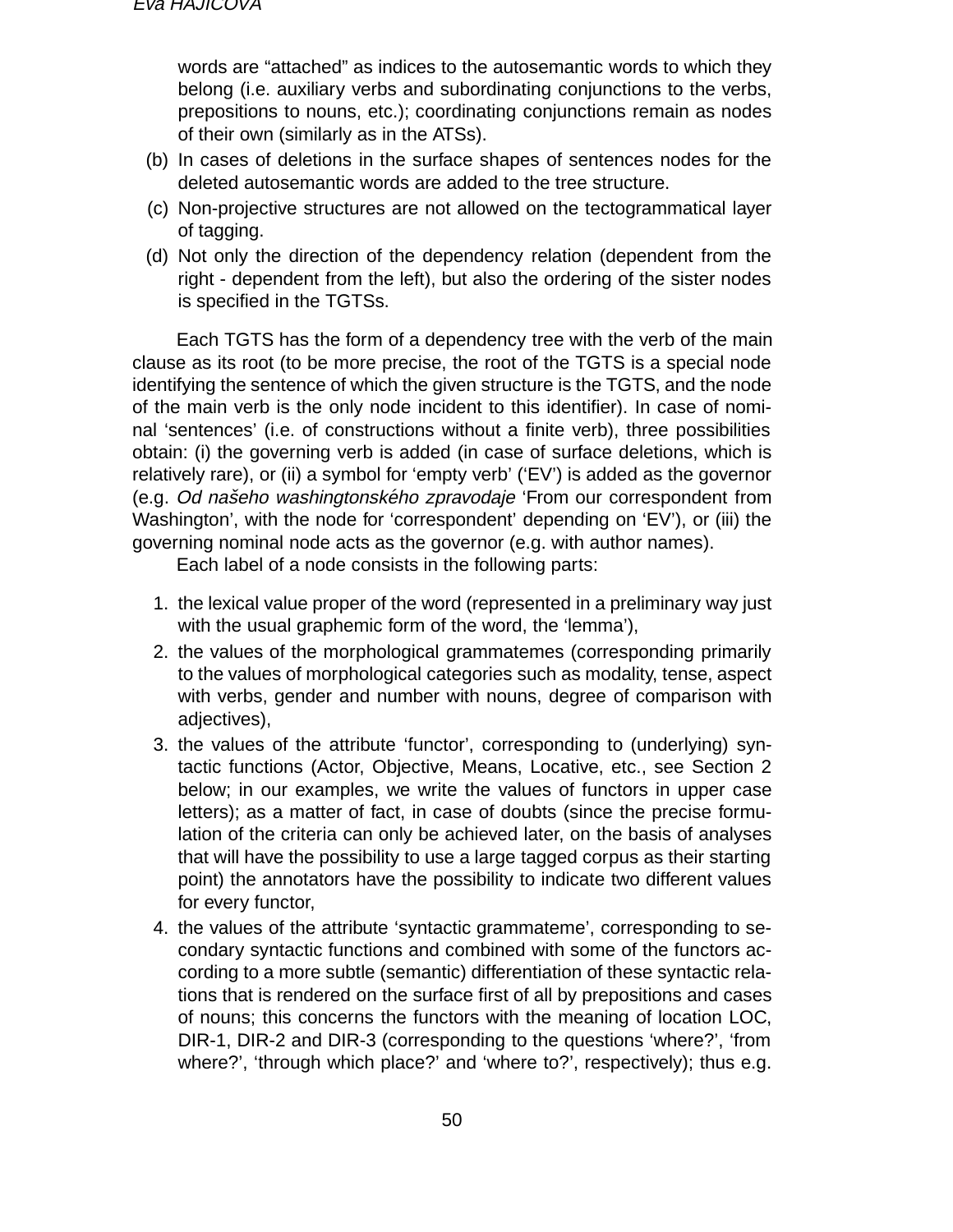LOC (expressed in Czech by several prepositions combined either with the locative (Loc) or with the instrumental (Instr) case of the noun) is subcategorized into na+Loc ('on': na stole 'on the table'),  $v+Loc$  ('in'),  $u+Loc$ ('by'), nad+lnstr. ('above'), pod+lnstr ('under'), pred+lnstr ('in front of'), za+Instr ('behind'), mezi+Instr ('among'), mezi+Instr ('between'), etc. As for functors having a temporal meaning, a similar subcategorization is established with the functor TWHEN (with the grammatemes AFT 'after', BEF 'before', ON 'on Monday', 'next year'). A positive or negative grammateme is attached to ACMP ('with' vs. 'without'), REG ('with regard' vs. 'without regard') and BEN ('for' vs. 'against');

5. the values of a special grammateme capture the basic information about the topic-focus articulation (TFA) of the sentence (see 2 below).

At the present stage, the tentative and preliminary inventory of the tectogrammatical labels for Czech comprises:

(a) 10 attributes for morphological grammatemes, e.g.

#### **number:**

singular plural

#### **tense:**

simultaneous anterior posterior

#### **aspect:**

processual complex resultative

### **degrees of comparison:**

positive comparative superlative

(b) 47 values for the attributes of 'functor' and 'syntactic grammateme', e.g.: **functor** Actor, Patient, Addressee, Locative, Means;

**syntactic grammateme** see point 4 above.

### **1.3. Illustration**

The (preferred) ATS of sentence (1) is given in Fig. 1, its TGTS in Fig. 2 (with many simplifications):

(1) Marie nese knihy do knihovny 'Mary' 'is-carrying' '(the)books' 'to' '(a)library'

A simplified ATS of sentence (1), where '*nést'* is the infinitive of '*nese*', AuxP is the syntactic label for a preposition, and the other abbreviations correspond to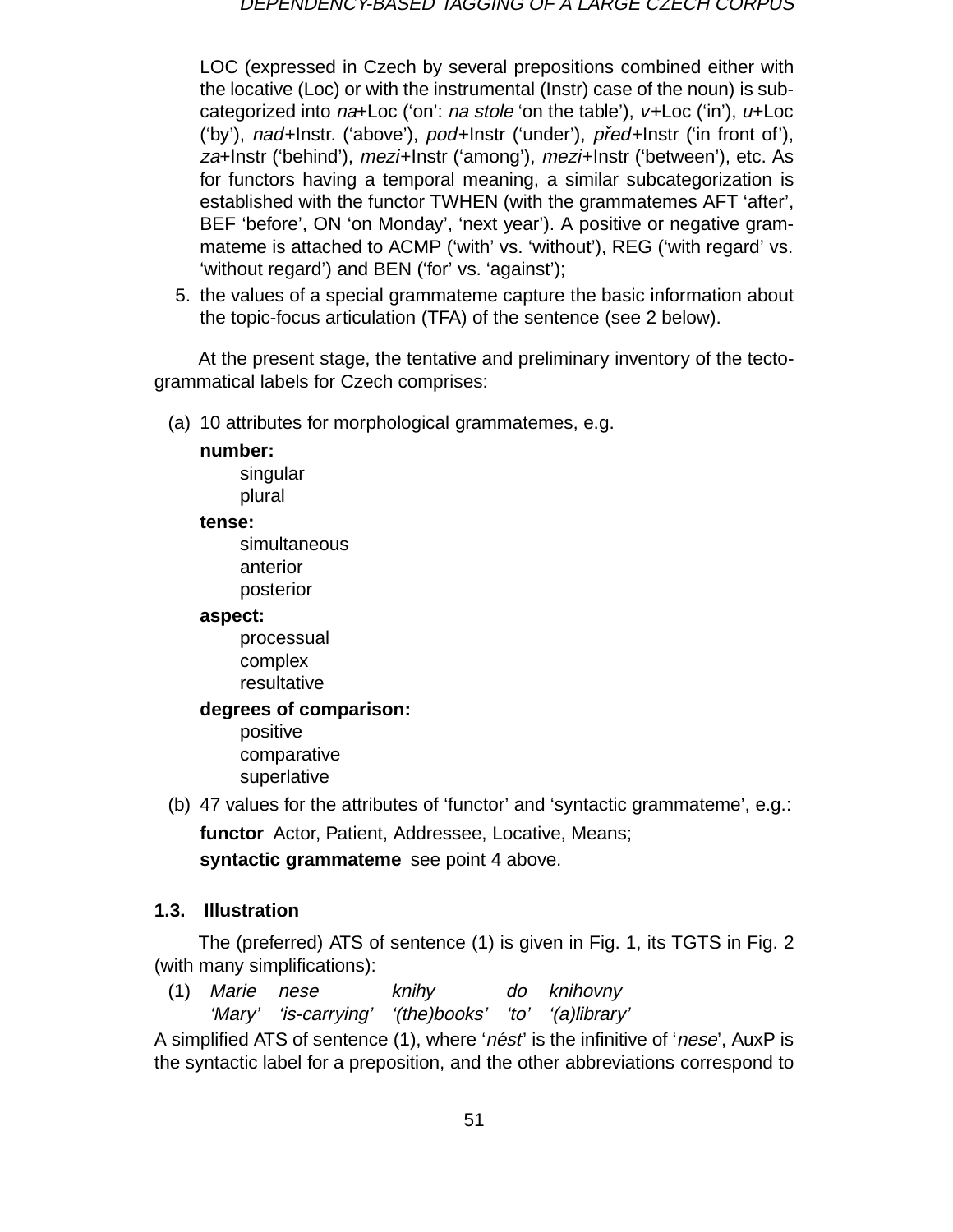

**Figure 1.** Simplified ATS of sentence (1)

morphemic values and to types of dependency on the level of 'analytic' syntax.



**Figure 2.** Simplified TGTS of sentence (1)

A simplified TGTS of sentence (1), with abbreviated symbols corresponding to the values of grammatemes and functors. The placement of the Patient to the left of its governor corresponds to the reading in which 'knihy' is contextually bound, see Section 2 below.

# **1.4. The steps transducing the ATSs to the TGTSs**

The procedure changing the ATSs into TGTSs consists of the following three steps:

- (a) An automatic procedure has been formulated and implemented that carries out tree-pruning (i.e. that transforms most of the nodes that represent function words and punctuation marks into indices added to the labels of the nodes for autosemantic words), changes some of the morphological symbols (for number, tense, modality, etc.) into grammateme values, and establishes new nodes in some prototypical cases of surface deletions (see below).
- (b) A handcrafted annotation procedure is being carried out now the result of which are the basic structural ingredients of TGTSs as specified for the tectogrammatical layer of annotation. According to the current plans, two sets of annotated sentences from the CNC will be achieved within the next two years, namely a smaller "fully tagged" set with complete tectogrammatical labels, and a larger set of "core" TGTSs capturing the func-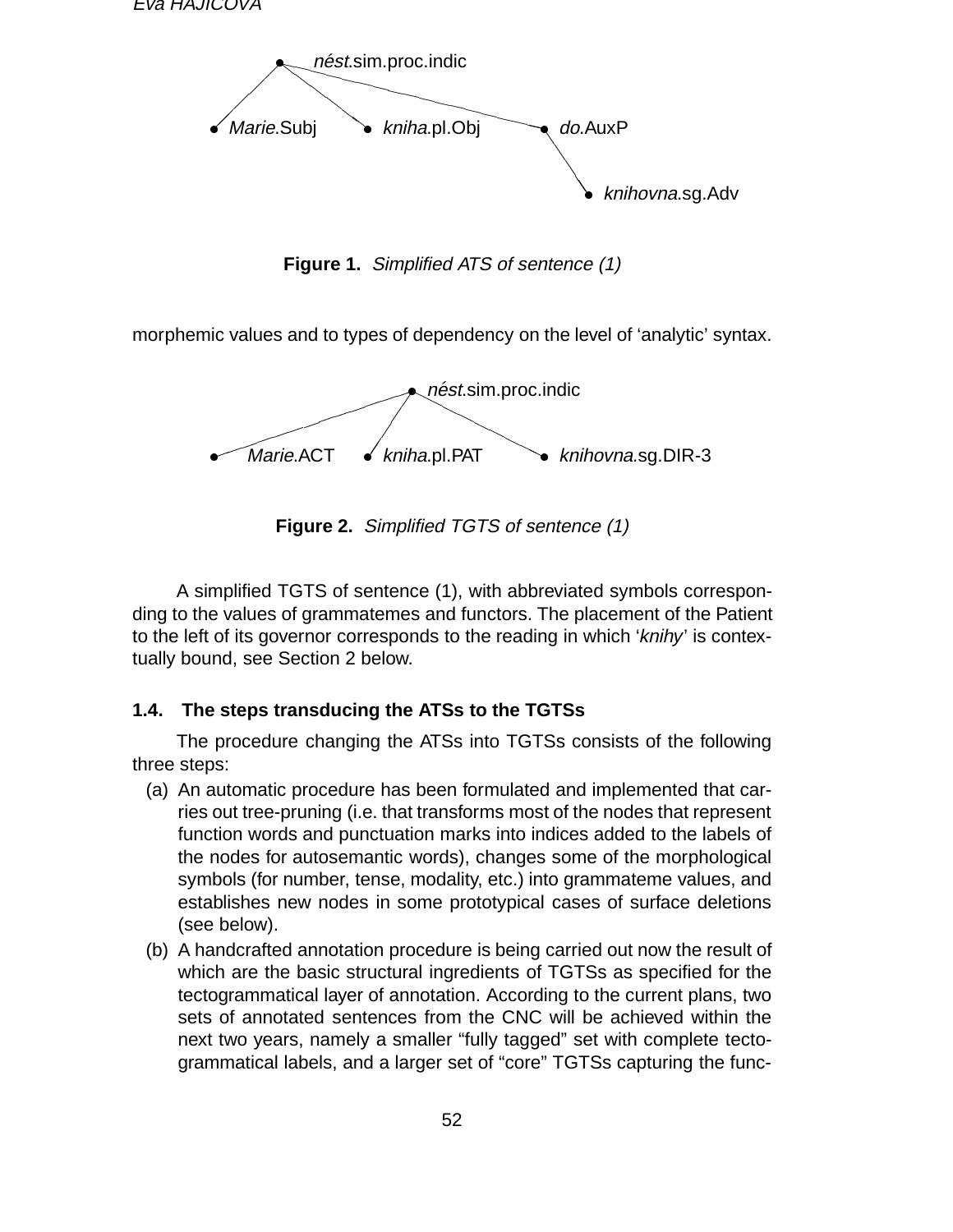tors, the order of nodes (sister nodes with regard to each other and with regard to their governor), and those grammatemes that can be assigned by the automatic procedure (see (a) above and (c) below).

- (c) A second phase of the automatic procedure is to operate on the tectogrammatical structures achieved by step (b) and to complement the shape of the TGTSs in several respects, one of which concerns the assignment of specific values of syntactic grammatemes (expressed, in the prototypical case, by prepositions and subordinating conjunctions, see Section 1.2 point 4 above); also the assignment of the value of sentence modality in complex sentences such as (2) or (3) takes place here:
- (2) Marie řekla Janě, ať přinese tu knihu 'Mary' 'told' 'Jane' 'that' 'she-bring' 'that' 'book' [Mary told Jane to bring that book.]
- (3) Marie se ptala Jany, jestli prinesla tu knihu. ˇ'Mary' 'refl.' 'asked' 'Jane' 'whether' 'she-brought' 'that' 'book' [Mary asked Jane whether she had brought that book.]

It may be of interest to add a remark on our handling of the phenomena of grammatical agreement (concord). Czech has a rich system of verb-subject and adjective-noun agreement, which can be understood to serve as the expression of syntactic relations. While some of the values concerned can be handled as morphemic values not having any direct counterparts in tectogrammatics, others have to be taken into account also in this kind of underlying structure; among the former values there are person and number with verbs, or gender and number with adjectives, including adjectival pronouns and even certain verb forms (i.e. the 'participles' of lexical verbs in passive, conditional and preterite). On the other hand, number and probably also gender of nouns are of direct semantic relevance and have to be present in TRs, as well as numer and gender of those adjectival words that occur without a head noun (or a grammatical antecedent<sup>1</sup>), as illustrated by  $(4)$ :

(4) Tomáš.anim.sg by.sg z hub.fem.pl, které.fem.pl 'Tom' 'would' 'from' 'mushrooms' 'that' najde.sg, přinesl.anim.sg ty.fem.pl jedlé.fem.pl. 'he-finds' 'bring' 'those' 'edible' [From the mushrooms he finds, Tom would bring those that are edible.]

<sup>1.</sup> By grammatical antecedent I mean that of a relative or reflexive pronoun and the 'controller' (including a noun to which a predicative complement refers in cases such as Mary in Jane found Mary sitting wounded. - It should also be noted that e.g. pronouns behave as nouns in certain cases or contexts, and as adjectives in others (in Czech e.g. ten[that] displays different properties in Ten.anim.sg me.anim.sg nevidel.anim.sg [that-one didn't see me] than in Ten.anim.sg kluk.anim.sg je chytrý.anim.sg [that boy is cute], functioning syntactically as a noun in the former sentence, and as an adjective in the latter.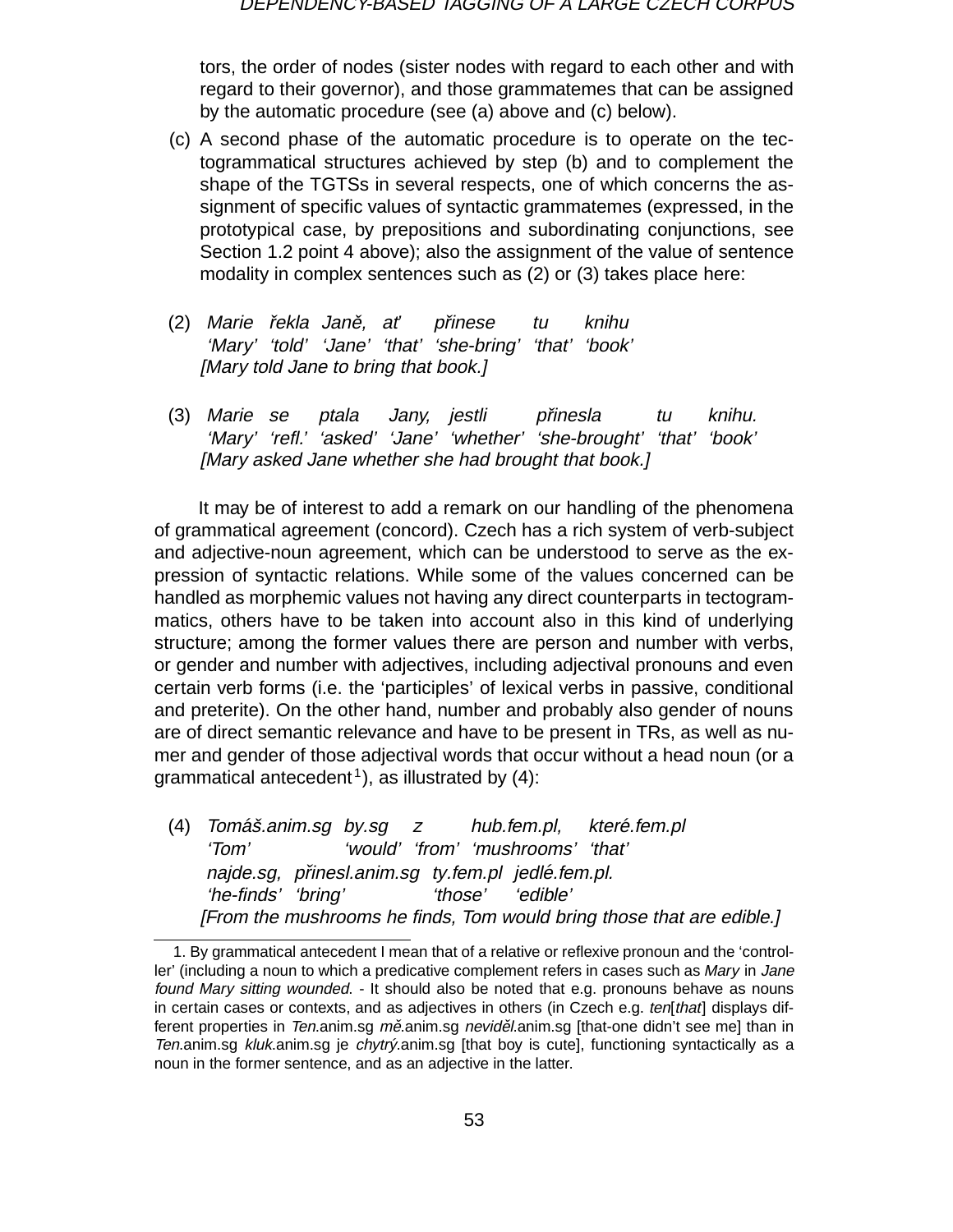The symbols for number and gender are given here in capitals in the positions in which they have tectogrammatical counterparts, and they are given in low case letters in those positions where they are relevant just for agreement.

### **2. TECTOGRAMMATICAL REPRESENTATIONS IN FGD**

#### **2.1. General characterization of TRs**

The tagging scheme on the deep structure level (TGTSs) is based on the dependency-based theoretical framework of the Functional Generative Description (FGD), namely on its level of the tectogrammatical representations (for motivating discussions and for more details, see e.g. (Sgall P. 1967; Sgall P. 1992; Sgall P. et al. 1986) a formalization can be found in (Petkevič V. 1987; Petkevič V. 1995)). It has been shown in which way the class of these representations can be specified by means of a small number of general principles accounting for the core of grammar and by specific rules for peripheral patterns.

The tectogrammatical level can be characterized as the level of linguistic (literal) meaning, i.e. as the structuring of the cognitive content proper to a particular language. On this level, the irregularities of the outer shape of sentences are absent (including synonymy and at least the prototypical cases of ambiguity) and it can thus serve as a useful interface between linguistics in the narrow sense (as the theory of language systems) on one side and such interdisciplinary domains as that of semantic interpretation (logical analysis of language, reference assignment based on inferencing using contextual and other knowledge, further metaphorical and other figurative meanings), that of discourse analysis or text linguistics, and so on, on the other.

A tectogrammatical representation (TR) of the sentence basically has the shape of a dependency tree. The edges of the tree denote the dependency relations and the nodes carry complex labels indicating their lexical and morphological values. No nonterminals and no nodes corresponding to function words (auxiliaries, prepositions, conjunctions, articles) are present in the tree. Counterparts of function words (and function morphemes) are parts of the complex symbols of the nodes. Instead of using the notion of phrase, we work with subtrees (i.e. the governor and its dependents, or all its subordinate nodes, where "subordinate" is the transitive closure of "dependent", so that "b is subordinated to c" means "b immediately or through mediation of other nodes depends on <sup>c</sup>"). The left-to-right order of the nodes of the dependency tree is used to represent the topic-focus articulation of the sentence.

TRs meet the strongly restrictive condition of projectivity: a dependency tree is projective if for every three-element set of nodes a, b, c present in the tree, it holds that if a depends on  $c$ , and  $b$  is placed between a and  $c$  in the left-to-right order, then  $b$  is subordinated to  $c$ . The cases of non-projective constructions in the surface structure (which are strongly limited as for their types, though not as for their frequency) can be described by means of move-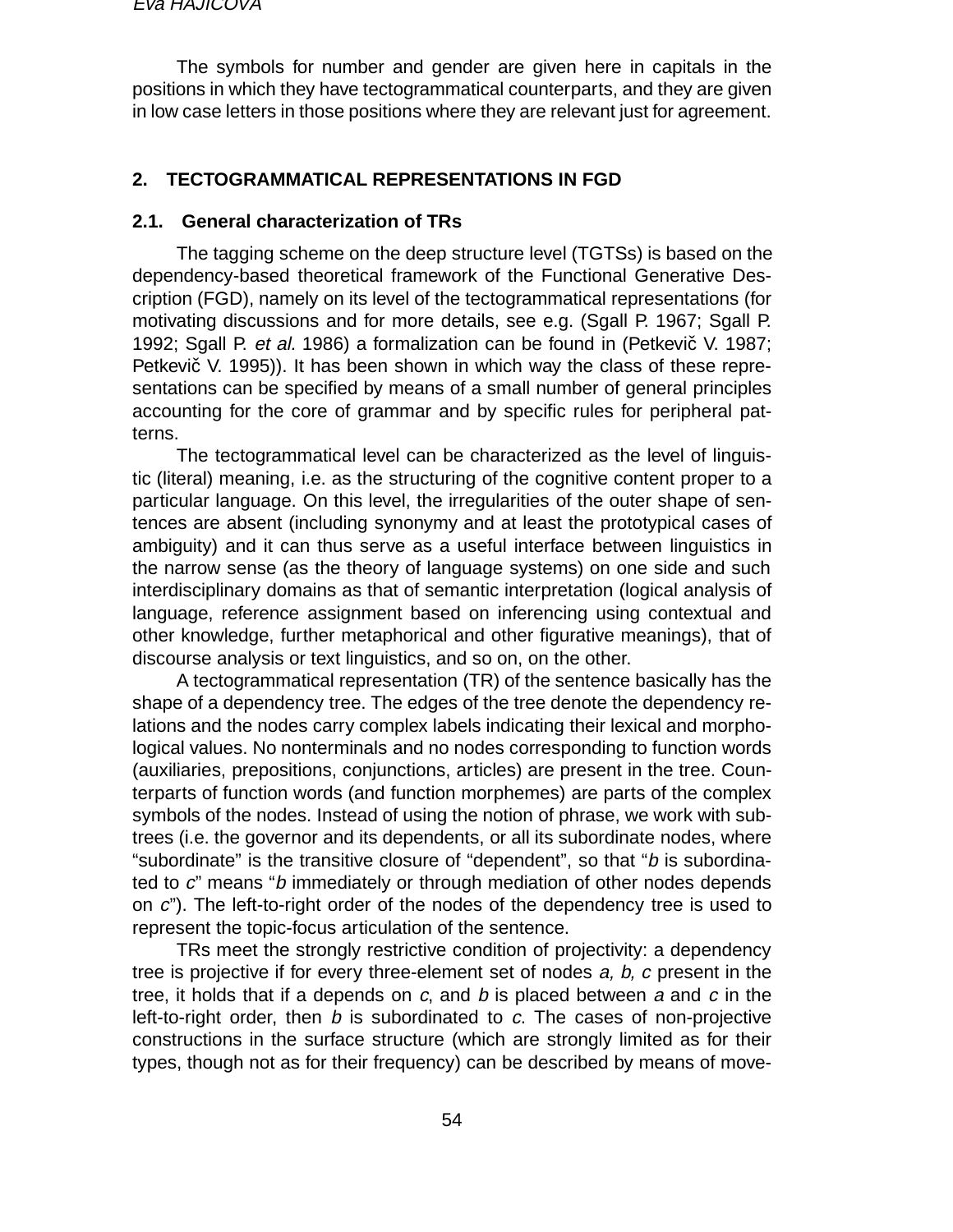ment rules concerning morphemics (see (Sgall P. 1997b; Hajičová E. 1998a) and the writings quoted there).

The orientation of the dependency relation (i.e. the determination of which of the pair of the nodes connected by an edge is the governor and which is the dependent) can be specified on the basis of an operational criterion:  $2$  the dependent node is that member of the pair that is syntactically omissible, if not in a lexically specified pair of words (as is the case with the endocentric syntagms), then at the level of word classes. Thus e.g. in ((very) slow) progress the syntactic potential of the heads prototypically is identical to that of the whole groups. In Jim met Sally nothing can be deleted, but we know from other cases that the verb is never deletable (without a specific context), whereas object can be absent e.g. with read, and subject (or, more precisely, its prototypical tectogrammatical counterpart, the Actor or Actor/Bearer) is absent e.g. with rain (the E. pronoun IT is just a morphemic filler, having no semantic relevance, since no other option is present, and in languages such as Czech or Latin no subject pronoun is present).

As mentioned above, function words do not occupy specific positions in the syntactic structure of the sentence as represented by the TRs. This is substantiated by the fact that articles and prepositions are, as a rule, connected with nouns, auxiliary verbs and conjunctions with verbs, and they cannot be freely modified by other elements of the sentence. Thus it appears not to be appropriate to assign them the same status as to proper (autosemantic) lexical units. Their underlying counterparts thus should be differentiated from those of the autosemantic words and denoted by more economical means than separate nodes. Thus e.g. an embedded clause such as (We knew) that Jim arrived is represented by a subtree the head of which is labeled by the lemma of its verb with the functor corresponding to the conjunction arrive.ant(erior).indic.PAT

Each of the complex symbols (i.e. the labels of the nodes of the TR) consists of (i) a lexical part, and (ii) a combination of symbols (called grammatemes) for values of grammatical categories such as number, tense, modality, etc., and of those denoting the kinds of syntactic dependency (the valency positions); the latter symbols can equivalently be written as labels of edges (or, in a linear notation, as indices of parentheses). The TR of a sentence thus can be rendered by a string of complex symbols corresponding to lexical occurrences, with every dependent included in a pair of parentheses.

Along with dependency, the TRs include a specification of several further relations. One of these is the topic-focus articulation (TFA), expressed in the surface structure mainly by an interplay of word order and sentence prosody

<sup>2.</sup> Among the formulations occurring in the discussions that have been going on for decades, this specification has the advantage of being relatively very simple. We are convinced that it can well be compared with specifications of the articulation of a sentence into phrases in constituency- based grammars. Difficulties such as those connected with the position of the infinitive e.g. in Cz. Slysel zvonit telefon [he heard the phone ringing, lit. to ring] appear to be common to the two approaches.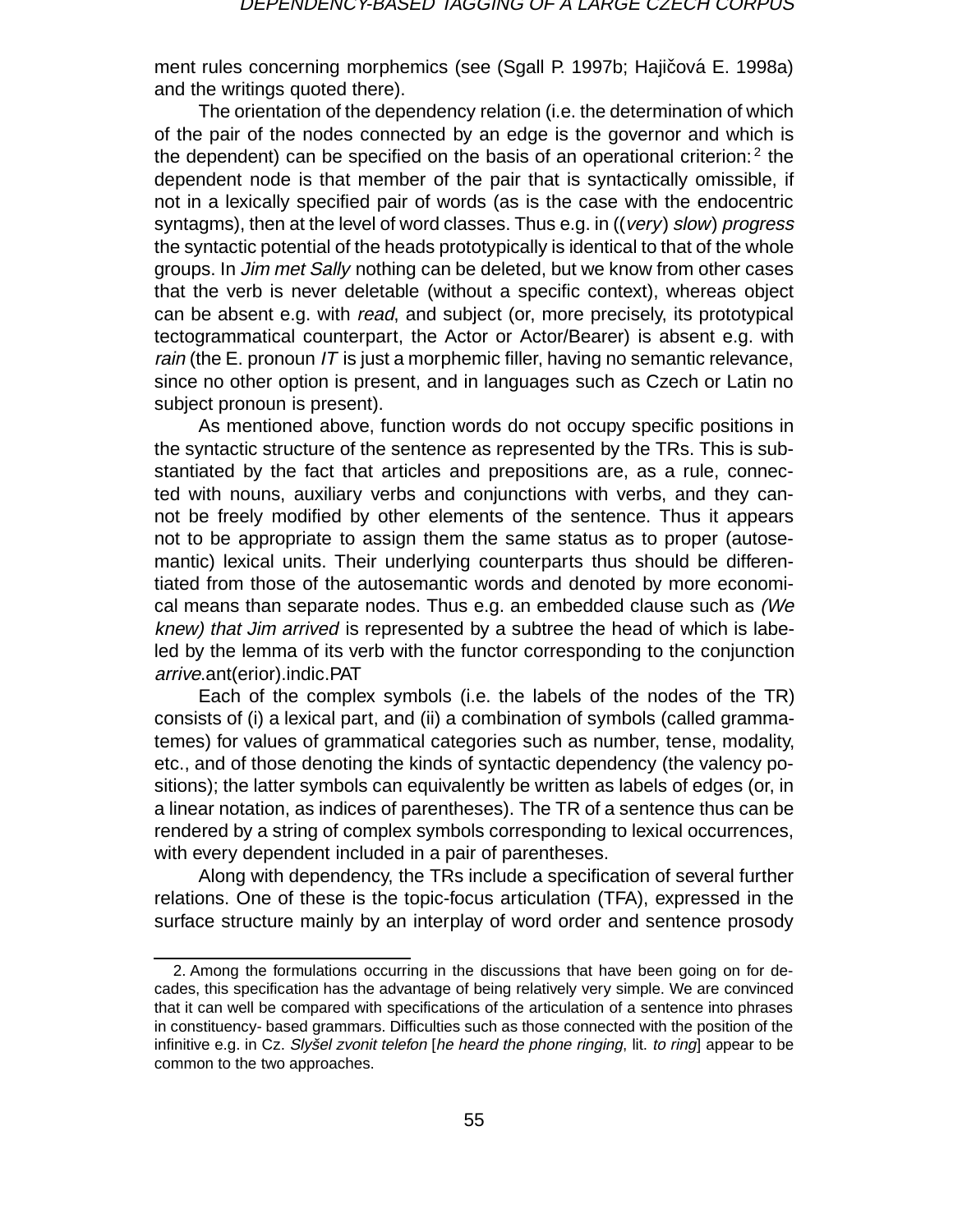(esp. the position of intonation centre); in the TRs, TFA is represented by the left-to-right order of the nodes (denoting the so-called communicative dynamism, i.e. the underlying word order) and by the index attached to the verb to denote whether it is contextually bound or non-bound; the nodes to the left of their governor are contextually bound, those to the right are contextually nonbound (for a definition of topic and focus as based on these primitive notions, see (Sgall P. et al. 1986)).

Other kinds of syntactic relations are those of coordination (conjunction, disjunction and others) and of apposition. Their interplay with dependency cannot be accounted for with full adequacy by trees if we do not want to neglect the difference between the binary dependency relations and the coordinated (and appositional) constructions, some of which may have an indefinite number of members. However, even a network with a greater number of dimensions, which in this sense can serve as the shape of a TR, can be formally described in the form of its one-to-one linearization (see (Petkevič V. 1995; Sgall P. 1997a)), namely by a string of complex symbols with two kinds of parentheses, one of which denotes dependency (in our notation these are the usual parentheses, a pair of which surrounds every dependent item), the other (brackets in our example) denoting coordination and apposition. The kinds of dependency relations are written as indices of parentheses (attached to the parenthesis that is placed on the side of the head). Also the kinds of coordination are indicated by such indices (on the righthand bracket).

### **2.2. Valency**

The core of syntax in FGD lies in the notion of valency, i.e. of sets of kinds of dependents (see esp. (Panevová J. 1974; Panevová J. 1980; Hajičová E. & Panevová J. 1984)). Within the dependents, arguments or inner participants are differentiated from free modifications (circumstantials, adjuncts) on the basis of the following criteria:

- (a) inner participants are bound to certain groups of verbs only;
- (b) they occur at most once as dependent on a single verb token.

Five types of inner participants of verbs are distinguished: Actor/Bearer (*Jim* runs, sits, sleeps . . . , the brook runs), Objective (to build <sup>a</sup> house; to destroy <sup>a</sup> house; to see <sup>a</sup> house; to address someone; to elect the chairman; to choose <sup>a</sup> spokesman), Addressee (to give Marya book), Effect (to do sth. as chairman; to elect somebodythe chairman; to choose him as chairman), Origin (to make a canoe out of a log). Valency is not restrictied to verbs; among the inner participants of nouns there is e.g. Material (Partitive, two baskets of sth.) and Identity (the river Danube, the notion of operator).

There is a rich repertoire of free modifications: mostly for verbs, there are several types of Temporal circumstantials (when, how many times, since when, till when, how long, for how long), Manner, Regard, Extent (He spent his money to the last penny.), Norm (in accordance with), Criterion (according to), Substitution (instead of), Accompaniment (with someone), Means (Instru-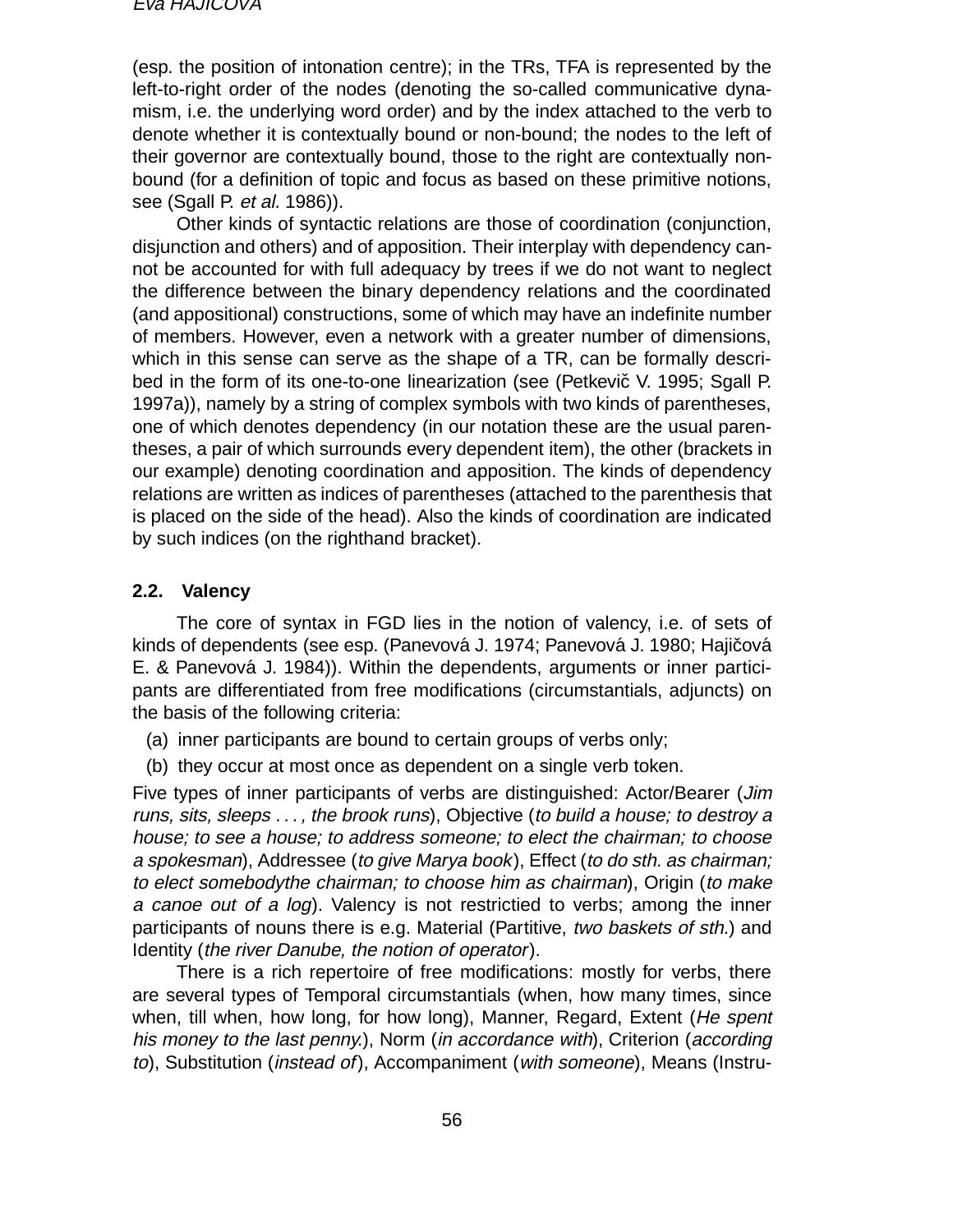ment), Difference (two inches taller), Benefit (for someone), Comparison (as bright as something; brighter than sth.), Locative, three types of Directional-1.from where, 2.which way, 3.where to, Condition, Cause, Aim (in order to, for the sake of), Concession (although), Result (so that); dependent mainly on nouns, there are e.g. Appurtenance (*my table, Jim's brother, Mary's car*), Restrictive (rich man), Descriptive (the Swedes, who are <sup>a</sup> Scandinavian nation).

A participant or a free modification can be either obligatory or optional with a given head: participants are prototypically obligatory (e.g. Actor and Objective with the verb meet: Jim met Eve.), but they can also be optional (e.g. the Addressee with the verb to read: to read <sup>a</sup> book (to somebody)). Free modifications are prototypically optional, e.g. to be sitting (somewhere) (for <sup>a</sup> reason) (for some time), but they can also be obligatory (as e.g. Manner with the verb to behave: to behave badly, or Temporal-how long with the verb to last: to last for a week, or Direction-to where with the verb to arrive: to arrive at Prague).

To decide whether a complementation of the verb is obligatory (i.e. present in the underlying structure), although deletable in the surface structure, the so-called 'dialogue test' was formulated by Panevová ((Panevová J. 1974; Panevová J. 1980); see also (Sgall P. *et al.* 1986)). It is based on an assumption that the speaker is obliged to be able to add the information he deleted in his utterance (assuming that it is an information known to the hearer), if he is asked for it. Thus the dialogue in (5) is not coherent, since the speaker A should be able to answer the question posed by the hearer B.

- (5) A: Jerry arrives tomorrow.
	- B: Where to?
	- A: I don't know.

The dialogue test exemplified in (5) indicates that with the verb *arrive* the free modification of Direction-3 ('predictable' for the hearer, i.e. known by the speaker and deleted in the surface shape of the sentence precisely because A believes it to be easily recoverable by B) is obligatory; on the contrary, the dialogue in (6) is coherent, which indicates that with the verb arrive the free modification of Cause is not obligatory.

- (6) A: Jerry arrives tomorrow.
	- B: Why?
	- A: I don't know.

The following examples of valency frames illustrate the classification of complementations in FGD (the subscript 'o' stands for 'obligatory'; the symbol of the word class allows to identify a list of free modifications specified for that class by the grammar):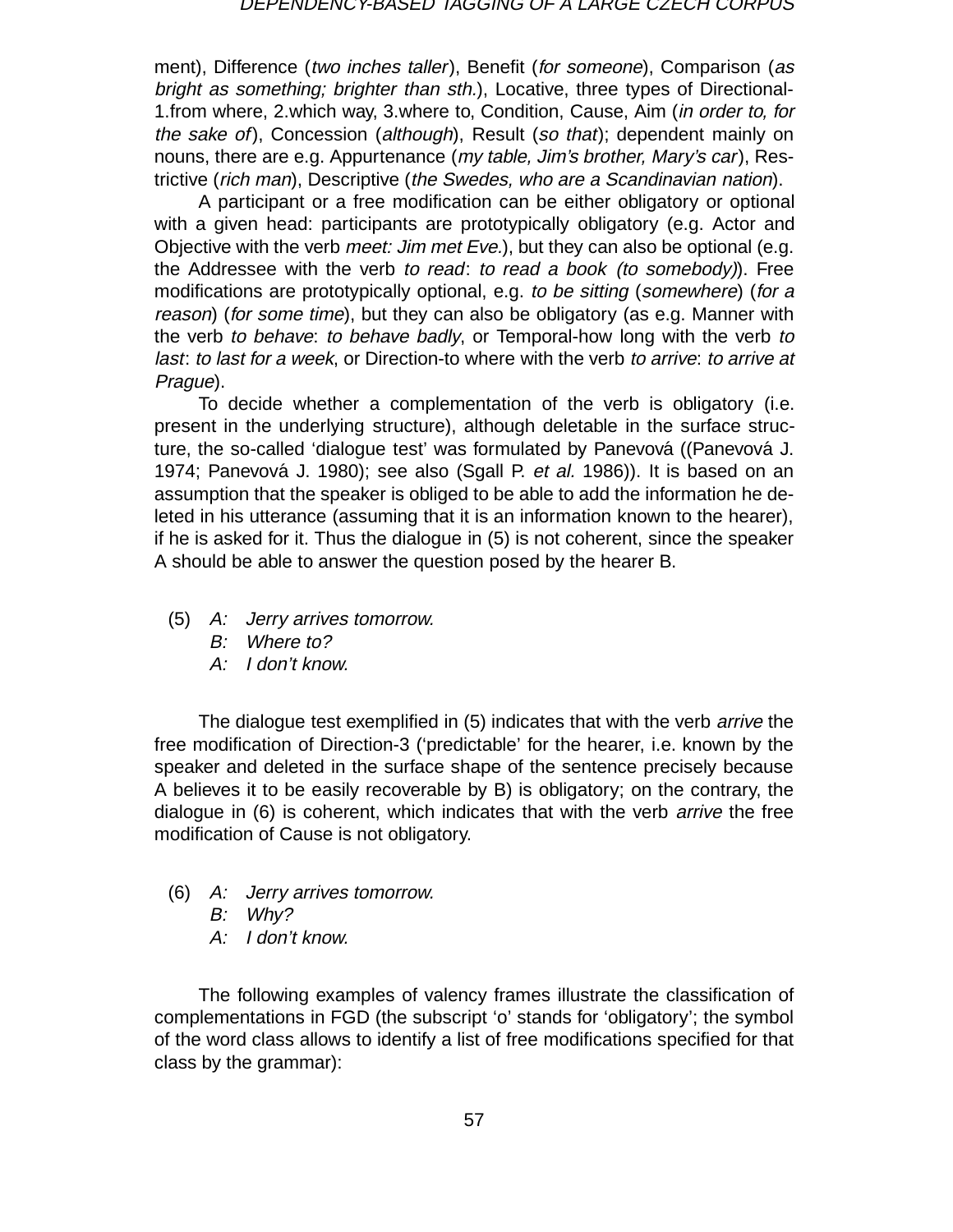Eva HAJICOVA

| bring   | V  | Act <sub>o</sub> Addr Obj <sub>o</sub> Dir-3                       |
|---------|----|--------------------------------------------------------------------|
| change  | V. | Act <sub>o</sub> Obj <sub>o</sub> Or Eff <sub>o</sub> <sup>3</sup> |
| give    | V  | Act <sub>o</sub> Addr <sub>o</sub> Obj <sub>o</sub>                |
| read    | V  | Act <sub>o</sub> Addr Obj                                          |
| rain    | V  |                                                                    |
| brother | N  | Appurt <sub>o</sub>                                                |
| glass   | N  | <b>Material</b>                                                    |
| man     | N  |                                                                    |
| full    | Α  | Material <sub><math>o</math></sub>                                 |
| green   | А  |                                                                    |

Along with the information on the valency requirements of each lexical entry, there is also other grammatical information included in the valency frames, such as surface deletability (e.g. Directional-3 with to arrive is deletable, Objective with to meet is not: We met there is a case of reciprocity, rather than of deletion), markers denoting an optional or an obligatory controller (e.g. Actor is an obligatory controller with to try, an optional one with to decide; Addressee is an optional controller with to advise, to forbid), and the dependent's ability to occupy certain syntactic positions (e.g. of Subject with Passivization, of a wh-element) or to constitute barriers for movement, and subcategorization conditions.

### **2.3. Topic-focus articulation in TR's**

TFA is characterized on the basis of two concepts (discussed in detail in (Sgall P. et al. 1986; Hajičová E. 1993; Hajičová E. et al. 1998b) and the writings quoted there):

- (a) Contextual boundness: Contextually bound (cb) items are grammatical counterparts of expressions carrying so-called given information, and contextually non-bound (nb) items refer in prototypical cases to "new" information; primarily, nb items belong to the focus of the sentence and cb items constitute the topic of the sentence.
- (b) Communicative dynamism (CD): In prototypical cases the scale of CD corresponds to the surface word order, but there are secondary cases, e.g. with the most dynamic item (focus proper, which carries the intonation center of the sentence, often a falling stress) occurring elsewhere than at the end of the sentence, or the verb occupying the second position in the uppermost subtree according to language specific rules (which are more or less obligatory in German, optional in Czech).

In the TR's, CD is indicated by the left-to-right order of the nodes of the tree, in which every cb dependent is placed to the left of its head and every nb item is placed to the right of its head. The values f, t, c of the grammateme TFA indicate whether the given item is nb (in the focus), or cb (in the topic), or a contrastive topic, respectively, as indicated in the examples (7) through (9) below; the questions in brackets simulate the context for that reading of the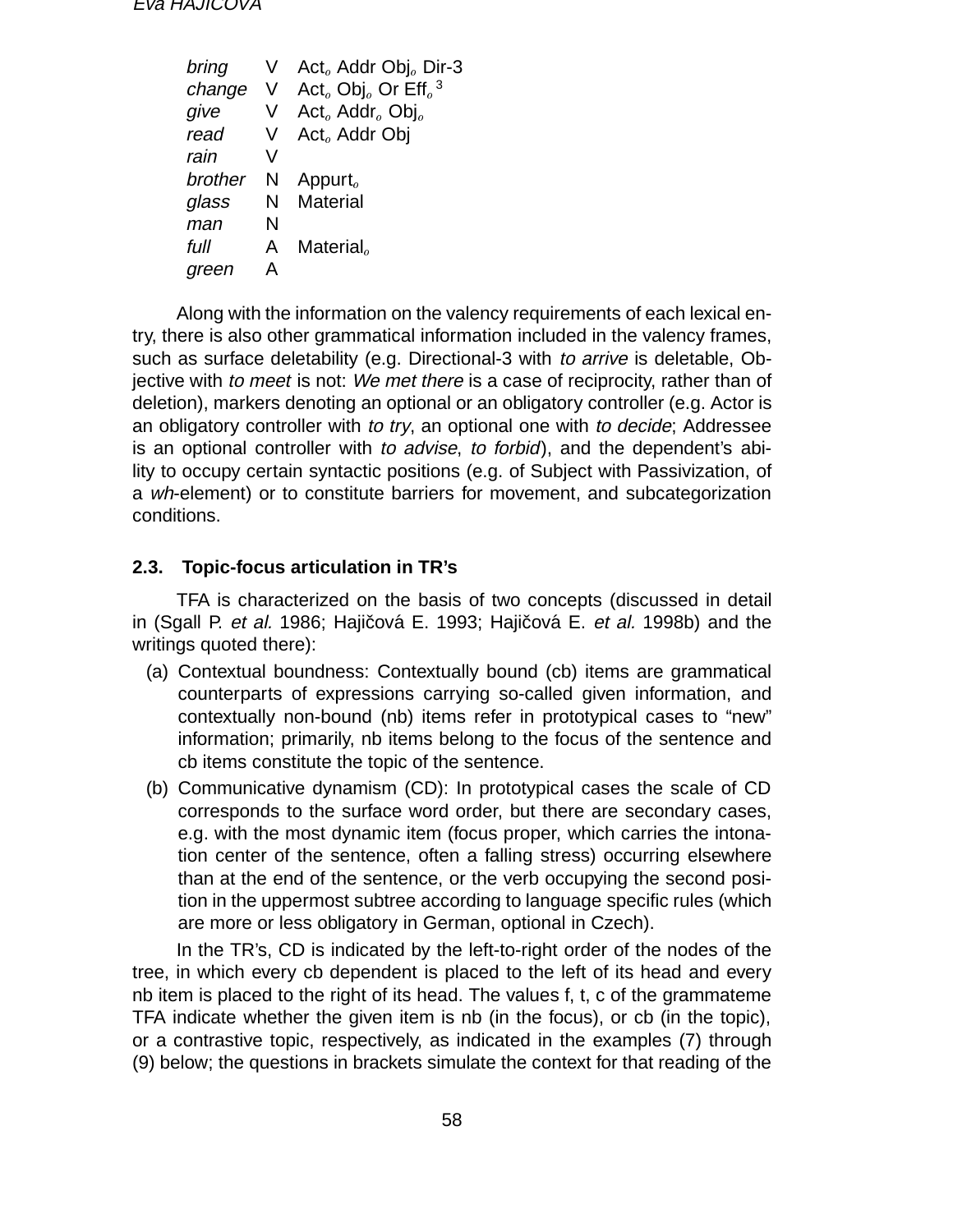sentence which is considered in these examples.

- (7) Father came home. (What about your father?)
- (7') father.t come.t home.f
- (8) (It is) father (who) came home. (Who came home?)
- (8') home.t come.t father.f
- (9) Mary went home and Fred stayed at school. (What about Mary and Fred?)
- (9') Mary.c went.f home.f and Fred.c stayed.f at school.f

Since up to now the part of CNC that is being tagged contains mainly printed texts, we do not discuss the details of sentence prosody and other specific aspects here. However, it is relevant that at least the position of the intonation center of the sentence is to be identified if the given occurrence of the sentence in a given discourse is to be understood (interpreted) properly.

### **3. DIFFERENCES BETWEEN TRS AND TGTSS**

### **3.1. Motivation of differences**

As has been stated above, TGTSs are based on the theoretical conception of TRs; this does not mean that the resulting tagged structures are 'deteriorated' by being biased to a specific theoretical framework. On the contrary: TGTSs have a theoretically sound and empirically tested basis with very flat structure and other properties favourable for the possibility of comparison with other frameworks; this fact might be taken as an advantage, since it makes it possible to specify the properties of TGTSs in a precise and explicit way. THUS these structures will be a useful source of information also for those who work in other frameworks.

However, there are some points in which TGTSs differ from the TRs; the differences have been motivated by an effort, first, to encode complicated relations (other than pure dependency) in a straightforward way (Sect. 3.2, and, second, to preserve also those pieces of information from the surface shape of the sentence that might be of interest for future (mostly linguistic) research (Sect. 3.3).

#### **3.2. Coordination and apposition**

To specify TGTSs as two-dimensional trees, coordination and apposition are treated in a way that differs from their treatment in FGD: although coordinating conjuntions belong to function words, they retain their status as nodes (labeled as CONJ, DISJ, etc., with the lexical value of the conjunction) in the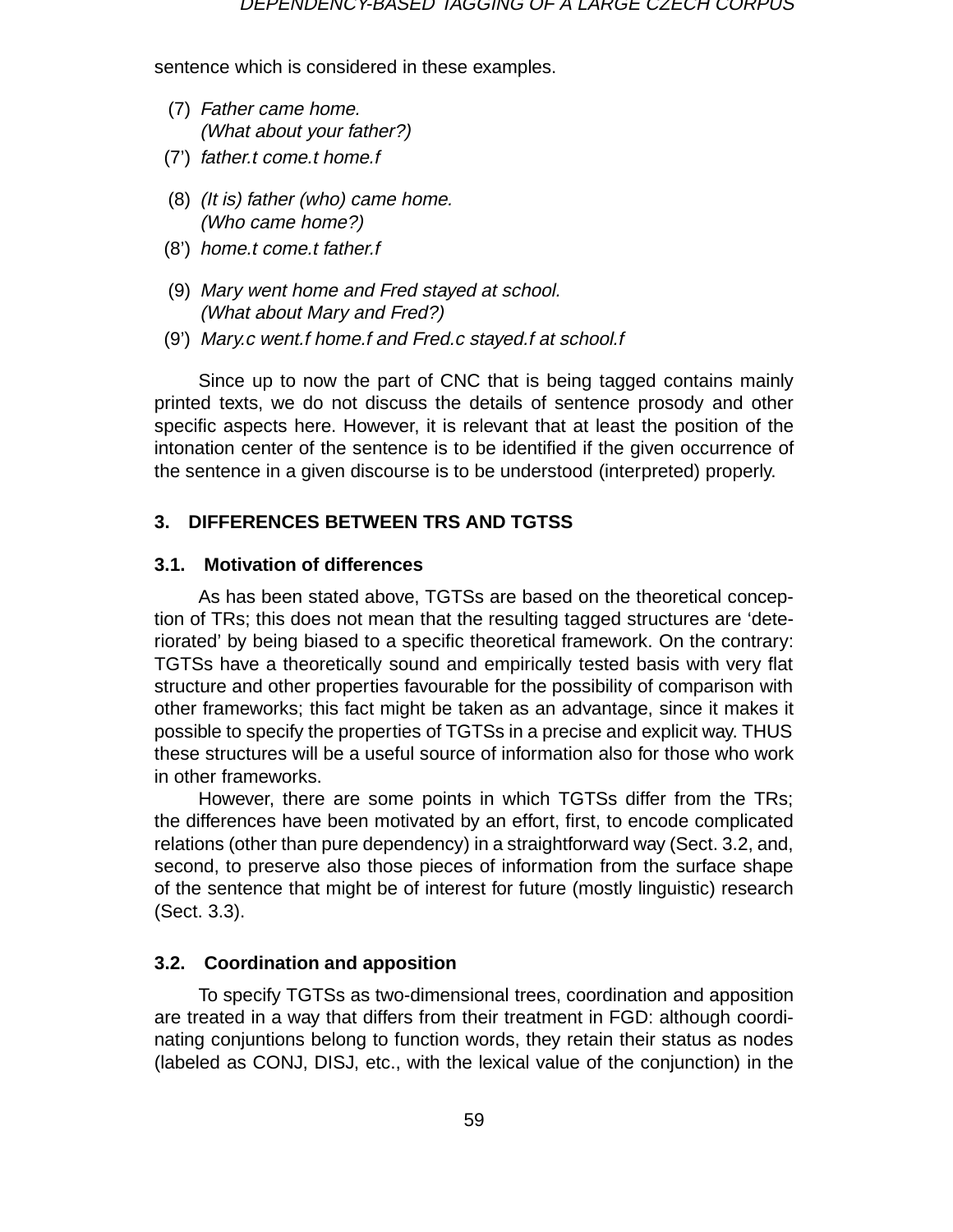TGTSs; the same holds for the expressions denoting an apposition. In addition, the nodes for the words standing in the coordination (apposition) relation get a special index. Thus, e.g., the bracketted shape of the TGTSs (disregarding other than structural relations) for *staří muži a ženy* 'old men and women' is either (CONJ.a (starý) (muž.CO) (žena.CO)) (for the interpretation '(old men) and (women)') or (CONJ.a ((starý) muž.CO) ((starý.ELID) žena.CO)) (for the interpretation '(old men) and (old women)', with an added node corresponding to the restrictive adjunct '*old*', which has been deleted in the surface shape of the sentence, see below, Sect. 3.3 point 5).

This exception makes it technically possible to work with rooted trees, rather than with networks of more dimensions.

### **3.3. Further specific points**

New attributes for the existing nodes are being established, carrying information that might be interesting for the use of the tagged corpus for further research, though it does not belong to the tectogrammatical level of linguistic description. The following issues belong here:

- 1. In order to capture collocations as wholes the component parts of a collocation get a positive value of a newly introduced attribute PHRi, where i is the serial number of this collocation in the sentence.
- 2. Special attributes COREF, CORNUM and CORSNT are introduced (for the time being, only to nouns and pronouns) to capture at least some basic aspects of (esp. textual) coreferential relations.

The values of these attributes can be characterized as follows:

**COREF:** the lemma of the antecedent,

- **CORNUM:** the serial number of the antecedent if it occurs in the same sentence; else, the value is NA (non-applicable);
- **CORSNT:** with two values: PREV (if the antecedent occurs in the previous sentences), or else NA.

In cases of grammatical coreference (such as with the 'subjects' of infinitives as complements of the so-called verbs of control), the attribute COREF of the 'restored' subject the lemma of the 'controller' as its value; the attribute CORNUM then gets the serial number of the controller as its value and CORSNT gets the value NA, cf. e.g. (10):

| (10) Rodiče radili |  | Jirkovi nechodit tam                             |  |
|--------------------|--|--------------------------------------------------|--|
|                    |  | 'Parents' 'adviced' 'George' 'not-to-go' 'there' |  |

In the TGTS of (10), there will be a node added as an Actor of the verb nechodit, with Cor as its lexical value, and with Jirka in its COREF, 3 in its CORNUM and NA in its CORSTN.

3. 'Restored' nodes standing for elements deleted in the surface structure of the sentence but present in its underlying structure get marked by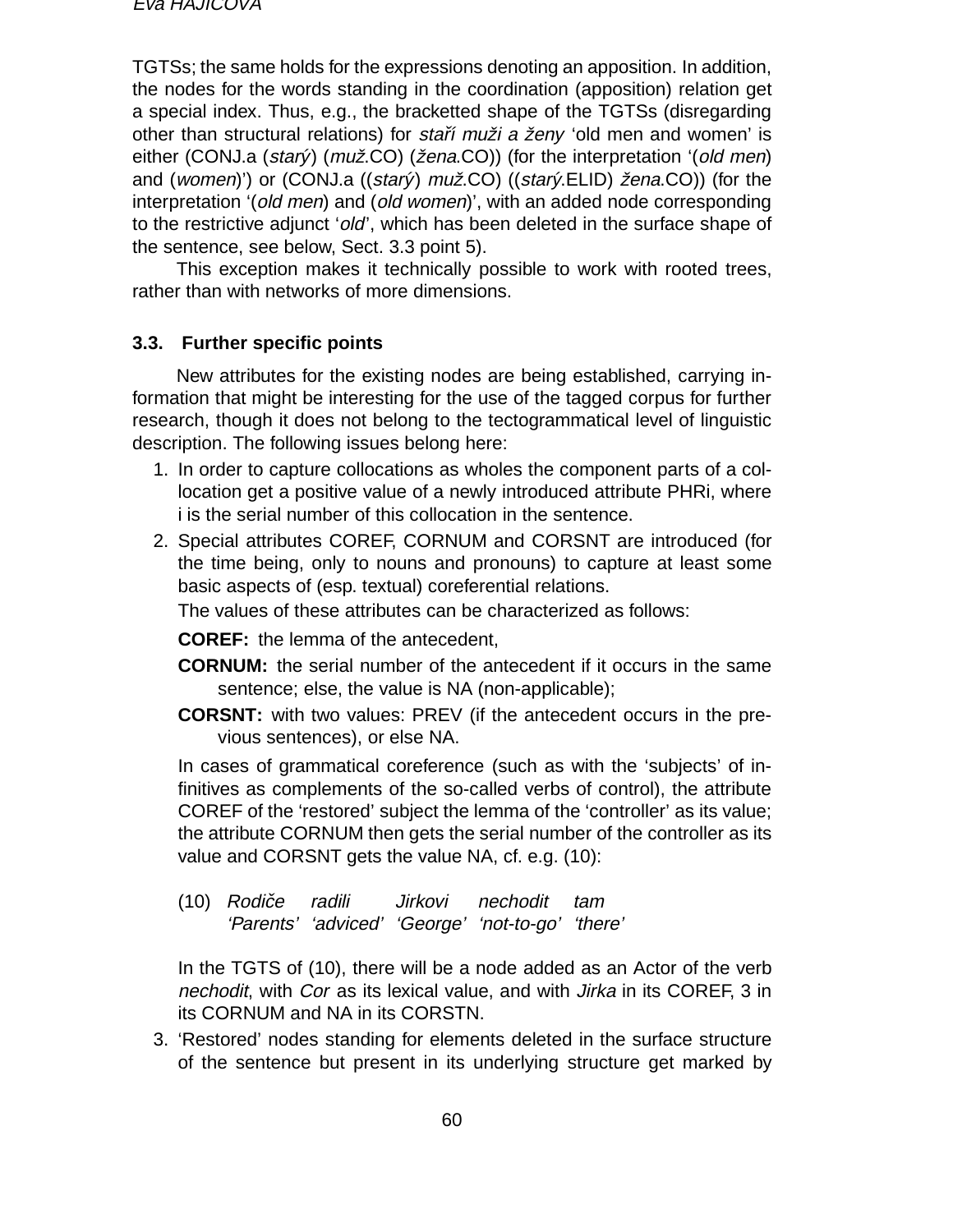one of the following values in the attribute DEL: ELID: the 'restored' element stands alone; e.g. the TGTS (disregarding other than structural relations) for *staří muži a ženy* 'old men and women' (for the interpretation '(old men) and (old women'), with an added node for the deleted occurrence of the restrictive adjunct 'old') should be  $(CONJ.a \cdot ((star\dot{y}) \cdot mu\dot{z}.CO))$  $((star/$ .ELID)  $žena$ .CO); ELEX ('expounded' deletion): e.g. the TGTS for velmi staří muži a ženy 'very old men and women' (for the interpretation '(very old men) and (very old women)', with an added node for the deleted restrictive adjunct 'old') should be (CONJ.a (((velmi) starý) muž.CO)  $((star/ ELEX) \; \check{z}$ ena.CO).

- 4. Parenthetical items in the sentence without a specific syntactic relation to one of its elements get the functor PAR (e.g. Jirka myslím.PAR přijde pozde 'George I-think will come late'). On the other hand, a parenthetical item which exhibits a dependency relation to some element of the sentence obtains a regular functor: e.g. the sentence Jirka (podle mne) je talentovaný pianista 'George (according to my view) is a talented pianist' gets the TGTS with *já*.CRIT (e.g. *já* 'I' with the functor of Criterion).
- 5. A special functor PREC is introduced to denote the syntactic function of those elements of the sentence (with the analytic function of a particle) that as a rule stand at the beginning of the sentence, have a more or less discoursive function of cohesion but do not connect clauses into complex sentences; there belong the particles *tedy, tudíž* 'thus', t*j.* 'i.e.', totiž 'as a matter of fact', etc. (e.g. He was ill. Thus he couldn't come there.)
- 6. Direct speech is distinguished by an index DSP ('direct speech') attached to the root of the TGTS of the sentence enclosed in quotation marks; if more than a single sentence is in quotation marks, an index DSPP ('part of direct speech') is attached to the root of the TGTS of the first and of the last sentence of such a direct speech.
- 7. Quoted word(s), if occurring in quotation marks (be they single or double) in the surface shape of the sentence, get the index QUOT, unless they constitute a sentence of its own; e.g. while the noun pleasure in They call it "pleasure" gets 'QUOT', the verb tell in He told her: "Come back soon" gets the index DSP indicating direct speech.

### **4. SOME ISSUES FOR FURTHER INVESTIGATION**

A complete tectogrammatical tagging of a large corpus is, of course, a very demanding task and it is no wonder then that the specifications we are now working with (and which are briefly summarized above) cannot cover all subtle oppositions that should be distinguished in the representation of the meaning of the sentence. However, we have found our task very stimulating and leading to new insights concerning issues some of which either (i) are technically complex and could not yet been entirely integrated into our apparatus (as e.g. a fully automatic handling of PP attachment and other cases of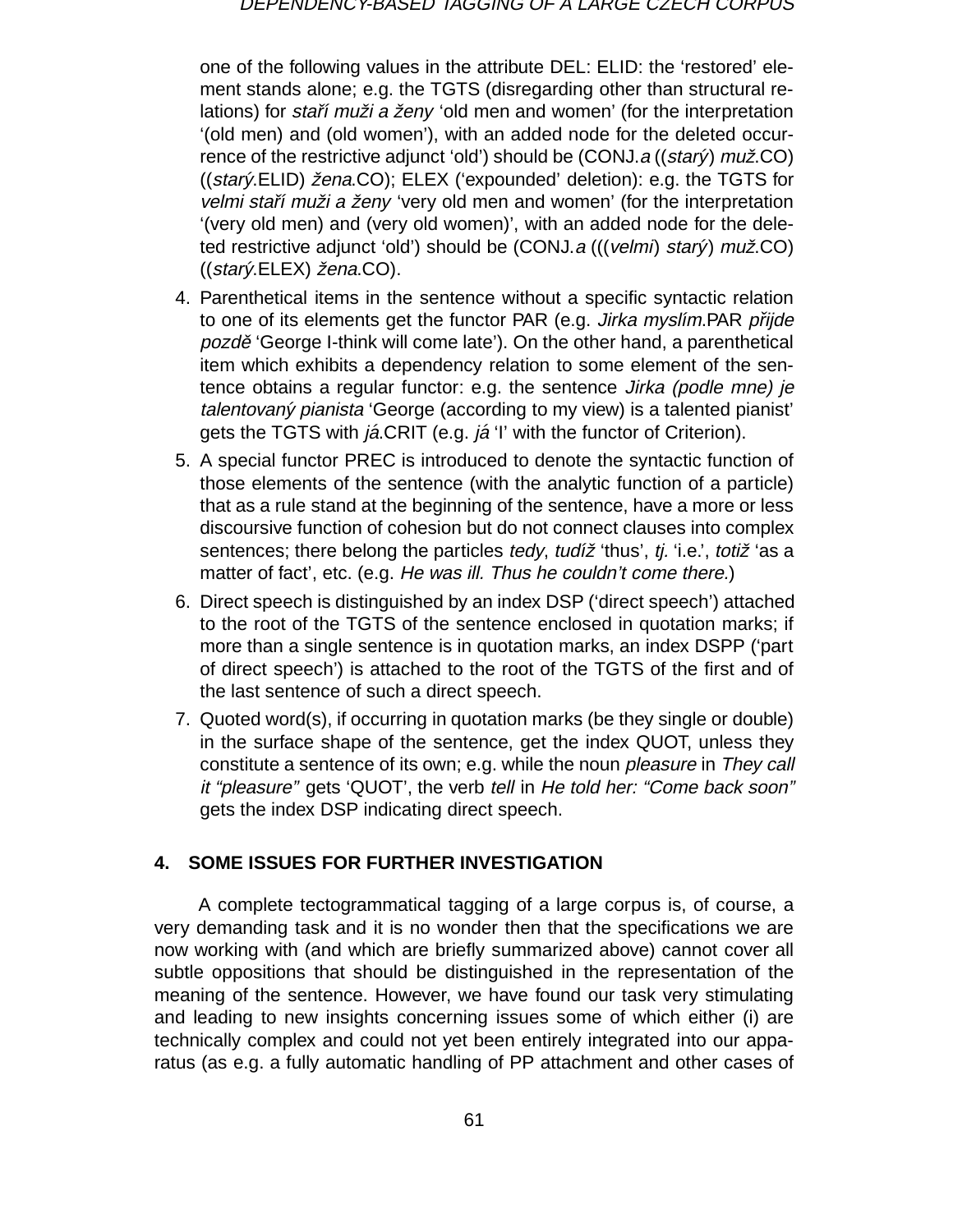morpho-syntactic ambiguity), or (ii) have not yet been analyzed in any existing grammar or monograph of Czech. Let us briefly mention here some of the open questions that are still waiting for a monographic inquiry; some of them concern the theoretical framework, some are connected only with the decisions concerning tagging and its ambiguities:

### **(i) Issues concerning types of valency slots:**

- 1. Some of the functors seem to cover more than one type of syntactic relations and thus might be more subtly differentiated; this concerns e.g. the Locative (cf. the difference between *zranil se v lese* 'he injured himself in the forest' and zranil se na ruce 'he injured himself on his hand', the latter being in some sense closer to an inner participant (argument). However, the question remains of how to classify the Locatives v kuchyni 'in the kitchen', jednání uvnitř koalice 'discussions within the coalition' and the modification of Means (cf. the difference between *psat rukou* 'to write with hand', na stroji 'on the typewriter', tužkou 'with a pencil' and pohnout rukou 'to move one's hand').
- 2. A similar question concerns the relation between the functor Dir-3 and the so-called Intent (e.g. *šla nakoupit* 'she went shopping'). A further question of this kind is that of the difference between e.g. *pojmenovat nějak* 'to give some name' and *pojmenovat po kom* 'to name (something, somebody) after somebody'; the latter example certainly is not just an instance of the functor Manner.
- 3. In the valency frames of nouns, we work with the modifications of Restrictive (adjunct) and Identity. It is then an open question how to distinguish among such examples as pan N. 'Mister N.', poslanec N. 'the deputy N.', termin sloveso 'the term verb'. The following criterion might be applied: with two adjacent (congruent, or non-declined) nouns the second noun functions as an Identity modifier if (a) it is non-declined (e.g.  $parn'$ [Instr.] Hradčany [Nom.] 'with the steamer Hradčany') or (b) it can be put (without a change of meaning) into a genitive case (e.g. *pojem subjekt/u* 'the notion (of) subject-Nom./Gen.'). In all other cases the first noun would then be classified as a Restrictive adjunct. However, even with this rule some intermediate cases remain: e.g. in the combinations of first name - family name, the family name may also be in genitive (esp. if the first name has a shape of a nickname: Jan Novák, but Honzík Novák/Nom.Sg. or Nováků/Gen.Pl.).
- 4. In the domain of TFA it is necessary to make more precise the notion of contrastive topic. It is also necessary to make sure whether for a given language a distinction between contrastive and non-contrastive (parts of) focus is grammatically determined, and to pay much more attention to the study of the systemic ordering of kinds of dependents ('canonical order'). The boundary line between the syntactic function of focus sensitive particles (rhematisers, focalizers) and those of other subclasses of Attitude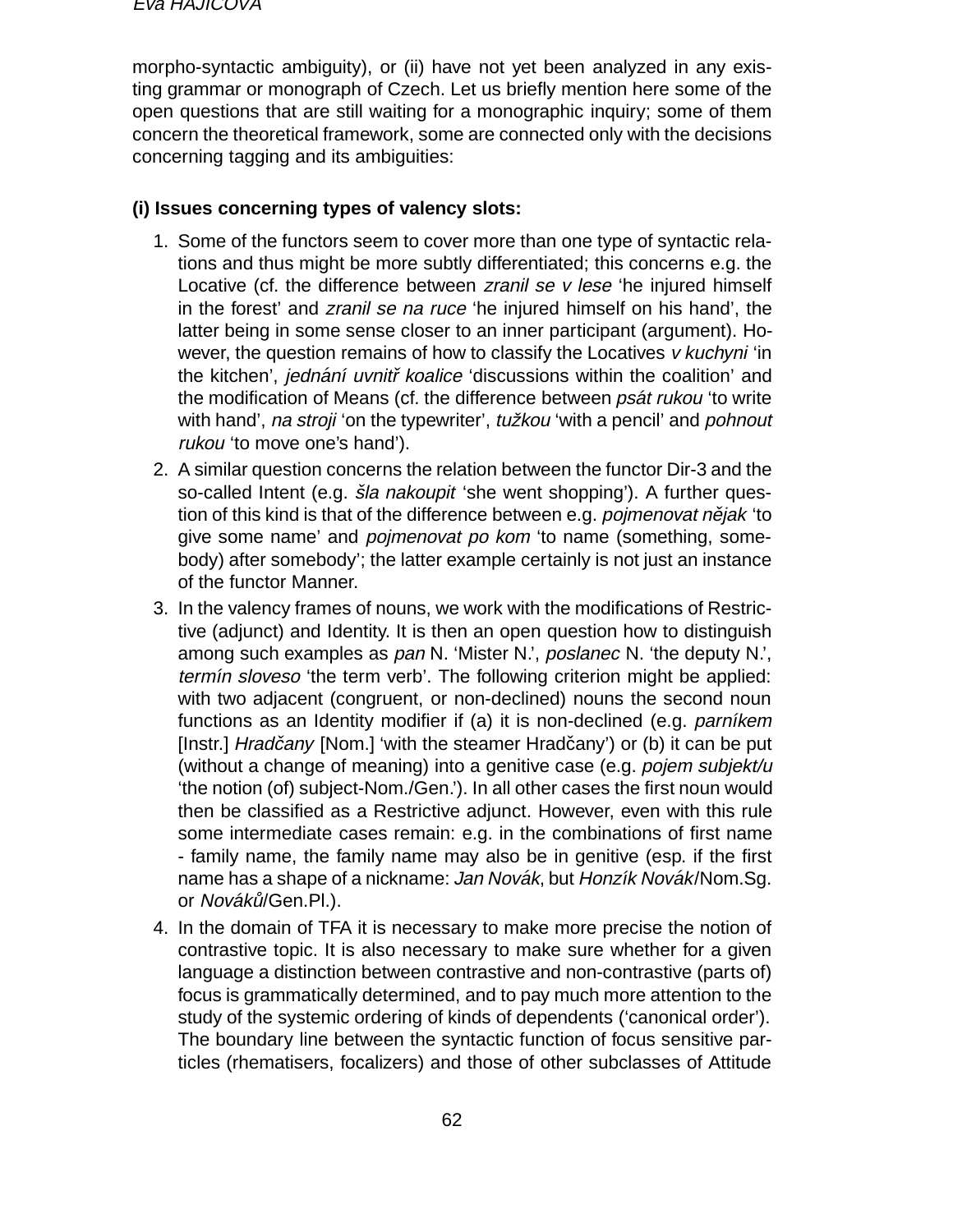adverbials has to be systematically studied; up to now we distinguish between RHEM (rhematizer), ETHD (ethical dative), INTF (intensifier), ATT (attitudinal adjunct). The primary (prototypical) and secondary (marked) positions of overt focalizers (for a most recent treatment, see (Hajičová E. et al. 1998b)) should be taken into account. It also should be considered whether some of these functors should not be reclassified as syntactic grammatemes belonging to a single functor (in accordance with an older proposal by P. Sgall).

#### **(ii) Coordination constructions:**

It should be further investigated under which conditions a coordination construction is to be understood as a coordination of sentences or of their parts (up to now we handle such examples as Sedlák a Bures objevili virus L. 'S. and B. discovered the virus L' as a narrow coordination, although such a sentence does not exclude that each of the persons discovered the virus separately).

### **(iii) Deletions:**

Up to now, we do not restore the governing verb of a whole sentence the deletion of which is registered in the analytic trees by means of an extra node labeled as ExD. In those cases where perhaps also some of the dependents of the restored node should be restored (cf. the symbol EXPN above), we are not yet capable to specify under which conditions this restoration should take place (to avoid repeating what does not belong to the deleted position).

### **(iv) Issues of the lexicon and word formation:**

We are aware that lexical semantics is a domain to be investigated, but up to now we only can point out some of its open problems:

- 1. We have not yet started to analyze questions of the composition of lexical meaning (degrees of hyponyms, etc.) and of its parts or features.
- 2. In the subdomain of word formation, up to now we have only worked with some of the most productive affixes and their roles (negation, some postverbal nouns and adjectives, postadjectival adverbs, possessive adjectives and pronouns).

The boundary lines of some of these groups (and of many other) have not been drawn with full adequacy. For instance, the intransitive verbs derived by the 'reflexive' particle se, such as stit se 'expand' are treated as specific lexical units; their relationship to the base forms is only to be found in the analytic trees.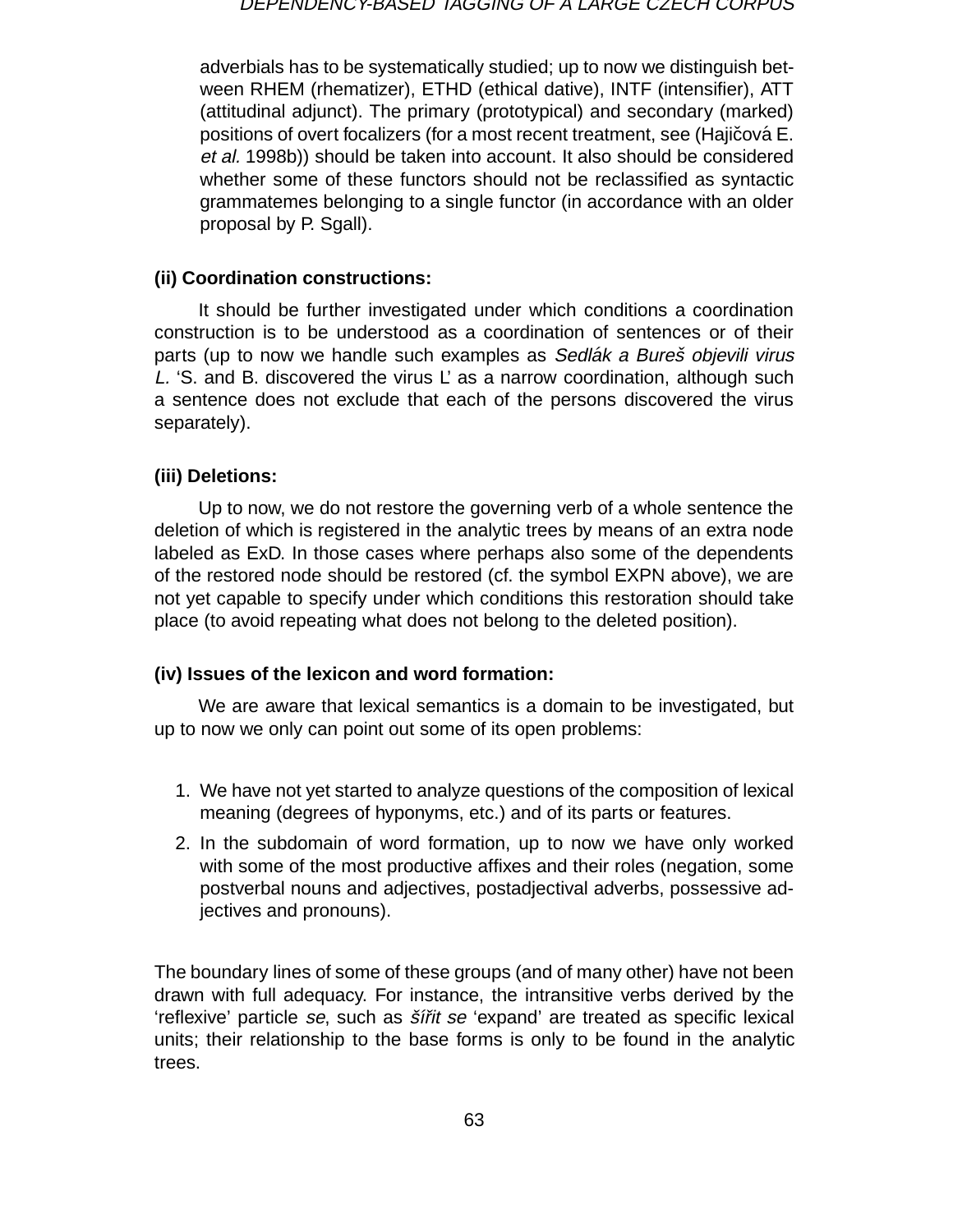#### **(v) Coreference in discourse:**

It has been mentioned above that only the elementary cases of textual anaphora are recorded. It will be necessary to look for a more complete application of the considerations of our previous research, cf. (Hajičová E. 1993), i.e. to work more systematically with the degrees of salience of the items contained in the stock of information shared by the speaker and (according to the speaker's assumptions) the hearer(s).

#### **(vi) Graphic symbols:**

Our treatment of dashes, quotes and quoted words, direct speech, and so on, as well as of the difference between a full stop and a semicolon as marking sentence boundaries of different strengths, or of the boudaries between paragraphs, is only preliminary. It has to be studied to which degree and in which ways the corresponding graphic symbols contribute to the underlying structure of sentences (which also characterizes some aspects of the sentence as occupying certain positions in the disocurse pattern).

#### **CONCLUSION**

If compared to the prevailing present-day trends in parsing and tagging, the present scenario of PDT is promising in going deeper in the sense of including much of semantically relevant phenomena. The aim of tagging under this approach is not only to check the grammatical structure of sentences (and their well-formedness), making choice of the reading to be preferred, but also to provide an adequate input for the semantico-pragmatic interpretation of sentences and of their specification in what concerns their embedding in context.

It will of course take some time before the part of PDT equipped with tectogrammatical tags is large enough to be of actual relevance either for practical applications or for further studies. The expected application of statistically based methods should lead to a more general and efficient shape of the procedure, but even then the tagging will contain many errors of most different kinds. However, it will relatively soon be useful for authors of future monographic inquiries into Czech grammatical and textual phenomena and their relationships to those of other languages. We asume that these authors will find the sources of their analyses in this form to make it possible to achieve more systematic insight into the studied issues, to remove the individual errors and to amend the procedures.

We are aware that many questions remain open, see Section 4 above. It may be of interest to finishing by one very specific issue of this kind: if the (head verb of) direct speech is understood as the object of the verb in the introducing sentence e.g. in He said: "I am tired.", then how to handle a direct speech consisting of more than one sentence (e.g. "I am tired. I cannot continue.")? This and many other puzzles connected with the freedom of language (the speakers being free to decide for any deviation of the norm they only can think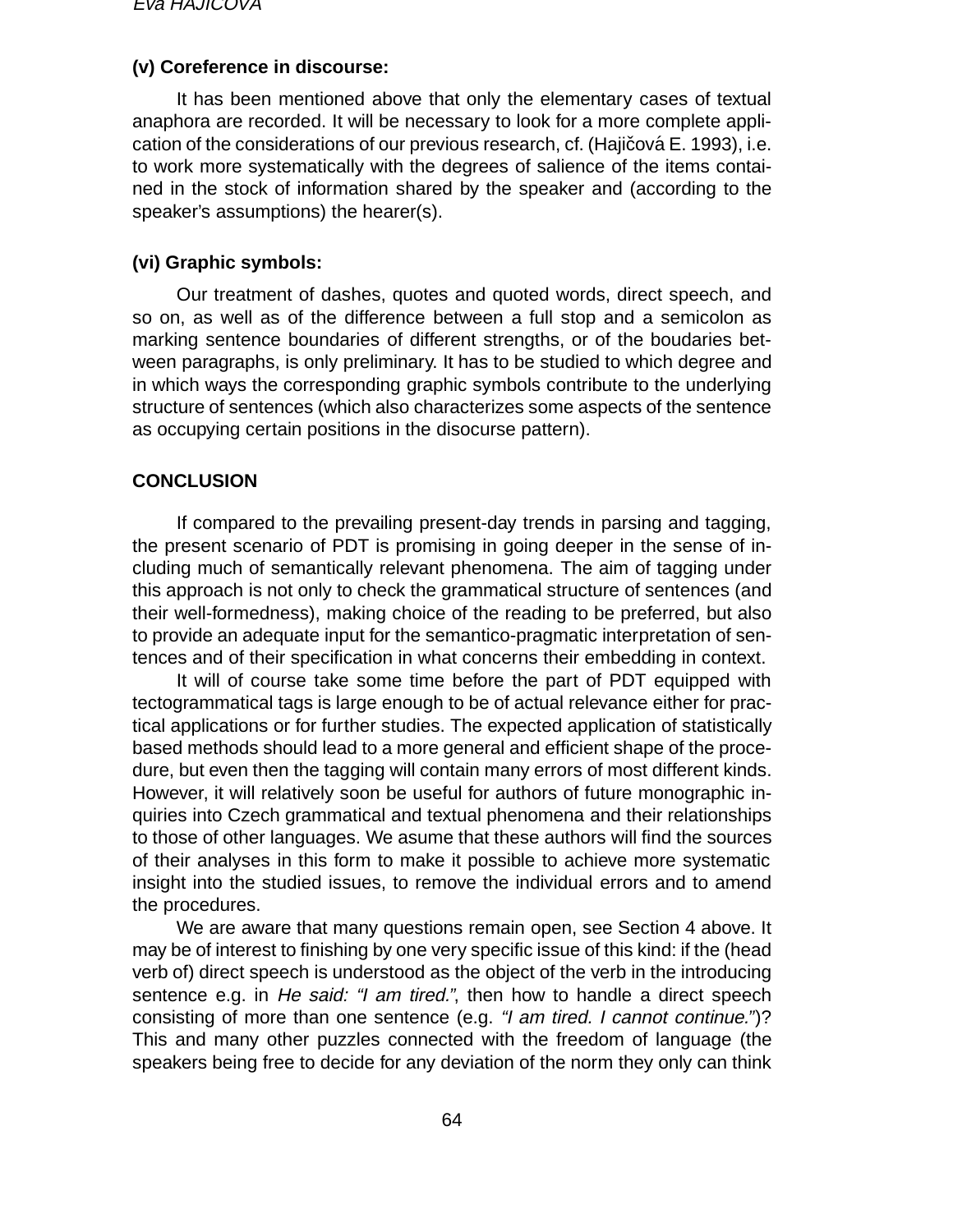of) make it necessary to look for descriptive methods adequate to account not only for the norm, but also for most different deviations (cf. (Sgall P. in press)).

#### **REFERENCES**

- BÉMOVÁ, Alla ; BURÁŇOVÁ, Eva ; HAJIČ, Jan ; KÁRNíK, Jiří ; PAJAS, Petr ; PANEVOVÁ, Jarmila; ŠTĚPÁNEK, Jan; UREŠOVÁ, Zdena (1997): Anotace na analytické rovině: návod pro anotátory [Annotations on the analytic level: instructions for the annotators.], Rapport technique  $n^*$  3, UFAL, Charles University, Prague.
- HAJIC, Jan (1998): "Building a syntactically annotated corpus: The prague dependency treebank", in Issues of Valency and Meaning, E. Hajičová (ed.), Prague, Karolinum, pp. 106-132.
- HAJIC, Jan; HAJICOVÁ, Eva (1997): "Syntactic tagging in the prague tree bank", in Proceedings of the Second European Seminar "Language Applications for <sup>a</sup> Multilingual Europe", R. Marcinkeviciene & N. Volz (eds.), pp. 55-68, Kaunas.
- HAJIČ, Jan; HLADKÁ, Barbora (1997): "Probabilistic and rule-based tagger of an inflective language - a comparison", in Proceedings of the Fifth Conference on Applied Natural Language Processing, pp. 111-118, Washington, D.C.
- HAJIČ, Jan; HLADKÁ, Barbora (1998): "Czech language processing  $-$  pos tagging", in Proceedings of the First International Conference on Language Resources & Evaluation, Granada, Spain.
- HAJIČ, Jan; HAJIČOVÁ, Eva; PANEVOVÁ, Jarmila; SGALL, Petr (1998): "Syntax v českém národním korpusu", Slovo a slovesnost, n° 59, pp. 168-177.
- HAJIČOVÁ, Eva; PANEVOVÁ, Jarmila (1984): "Valency (case) frames of verbs", Amsterdam: Benjamins, Prague: Academia, pp. 147-188.
- HAJIČOVÁ. Eva : PANEVOVÁ. Jarmila ; SGALL, Petr (1998a) : "Language resources need annotations to make them really reusable: The prague dependency treebank", in Proceedings of the First International Conference on Language Resources & Evaluation, pp. 713-718, Granada, Spain.
- HAJIČOVÁ, Eva; PARTEE, B.; SGALL, Petr (1998b): Topic-focus articulation, tripartite structures, and semantic content, Amsterdam, Kluwer.
- HAJICOVÁ, Eva (1993): *Issues of Sentence Structure and Discourse Patterns*, Prague, Charles University.
- HAJIČOVÁ, Eva (1998a): "Movement rules revisited", in Processing of Dependency-Based Grammars, Proceedings from the Workshop, CO-LING/ACL, S. Kahane & A. Polguère (eds.), pp. 49-57, Montreal.
- HAJIČOVÁ, Eva (1998b) : "Prague dependency treebank: From analytic to tec-